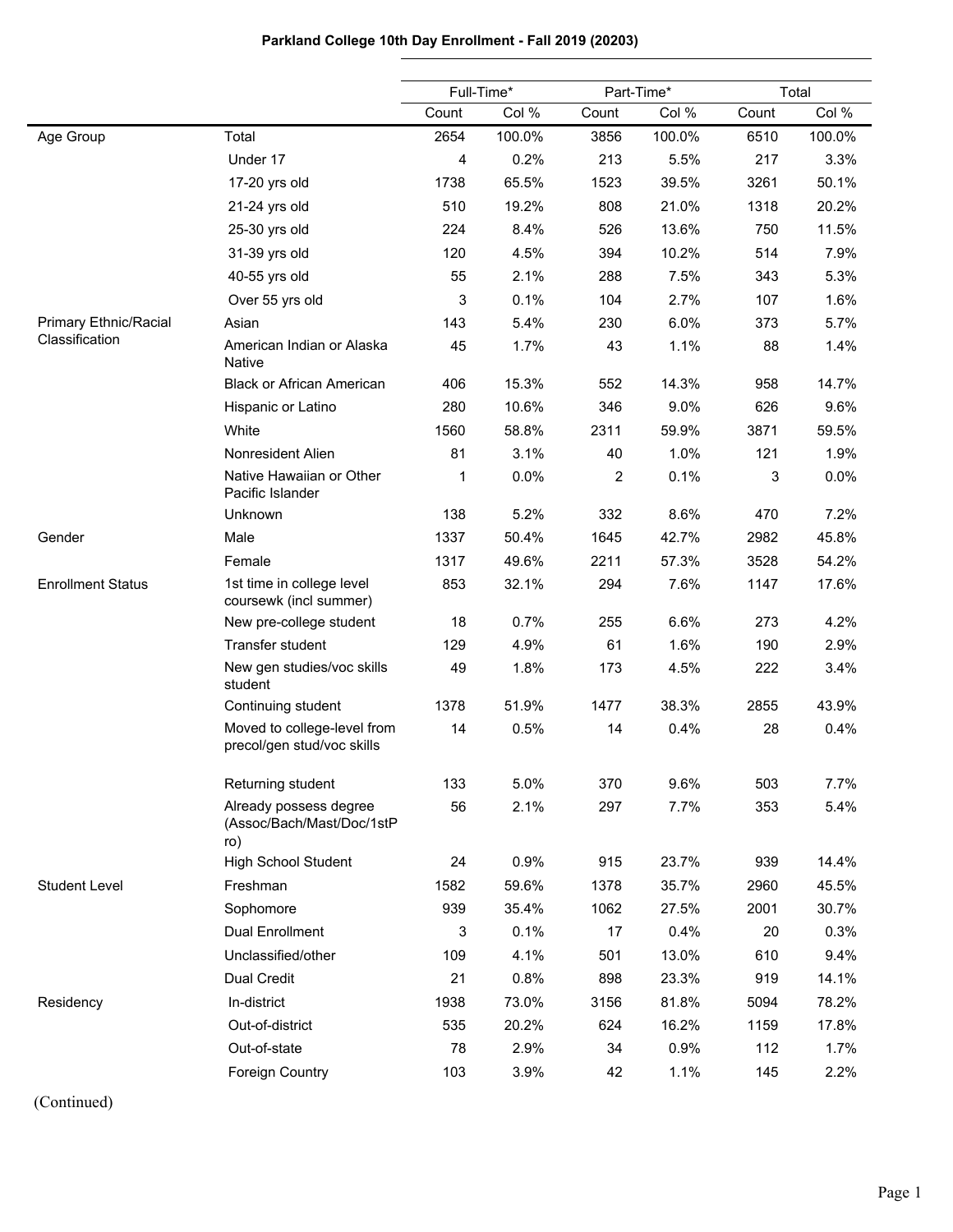|                              |                                                  |       | Full-Time* |             | Part-Time* | Total        |        |  |
|------------------------------|--------------------------------------------------|-------|------------|-------------|------------|--------------|--------|--|
|                              |                                                  | Count | Col %      | Count       | Col %      | Count        | Col %  |  |
| <b>Student Intent</b>        | Prepare for transfer                             | 1655  | 62.4%      | 1336        | 34.6%      | 2991         | 45.9%  |  |
|                              | Improve skills for present<br>job                | 56    | 2.1%       | 210         | 5.4%       | 266          | 4.1%   |  |
|                              | Prepare for job immediately<br>after com college | 502   | 18.9%      | 716         | 18.6%      | 1218         | 18.7%  |  |
|                              | Prepare for GED/improve<br>basic ac skills       | 3     | 0.1%       | 177         | 4.6%       | 180          | 2.8%   |  |
|                              | Personal interest - not<br>career oriented       | 43    | 1.6%       | 329         | 8.5%       | 372          | 5.7%   |  |
|                              | Other or unknown                                 | 395   | 14.9%      | 1088        | 28.2%      | 1483         | 22.8%  |  |
| <b>Highest Degree Earned</b> | Assoc Deg                                        | 47    | 1.8%       | 177         | 4.6%       | 224          | 3.4%   |  |
|                              | <b>Bachelor Deg</b>                              | 43    | 1.6%       | 224         | 5.8%       | 267          | 4.1%   |  |
|                              | Certificate                                      | 25    | 0.9%       | 88          | 2.3%       | 113          | 1.7%   |  |
|                              | Doctoral                                         | 2     | 0.1%       | 18          | 0.5%       | 20           | 0.3%   |  |
|                              | <b>GED</b>                                       | 56    | 2.1%       | 71          | 1.8%       | 127          | 2.0%   |  |
|                              | High School Dip                                  | 2103  | 79.2%      | 1489        | 38.6%      | 3592         | 55.2%  |  |
|                              | Master Deg                                       | 11    | 0.4%       | 55          | 1.4%       | 66           | 1.0%   |  |
|                              | None                                             | 29    | 1.1%       | 922         | 23.9%      | 951          | 14.6%  |  |
|                              | Other                                            | 29    | 1.1%       | 187         | 4.8%       | 216          | 3.3%   |  |
|                              | <b>First Prof</b>                                |       |            | $\mathbf 1$ | 0.0%       | $\mathbf{1}$ | 0.0%   |  |
|                              | Passed one college-level<br>course               | 199   | 7.5%       | 382         | 9.9%       | 581          | 8.9%   |  |
|                              | Unknown                                          | 110   | 4.1%       | 242         | 6.3%       | 352          | 5.4%   |  |
|                              | Total                                            | 2654  | 100.0%     | 3856        | 100.0%     | 6510         | 100.0% |  |

\*Full-Time: >= 12 Credit Hours / Part-Time: < 12 Credit Hours Source: e1203.sps; Prepared by IAR; 9/12/2019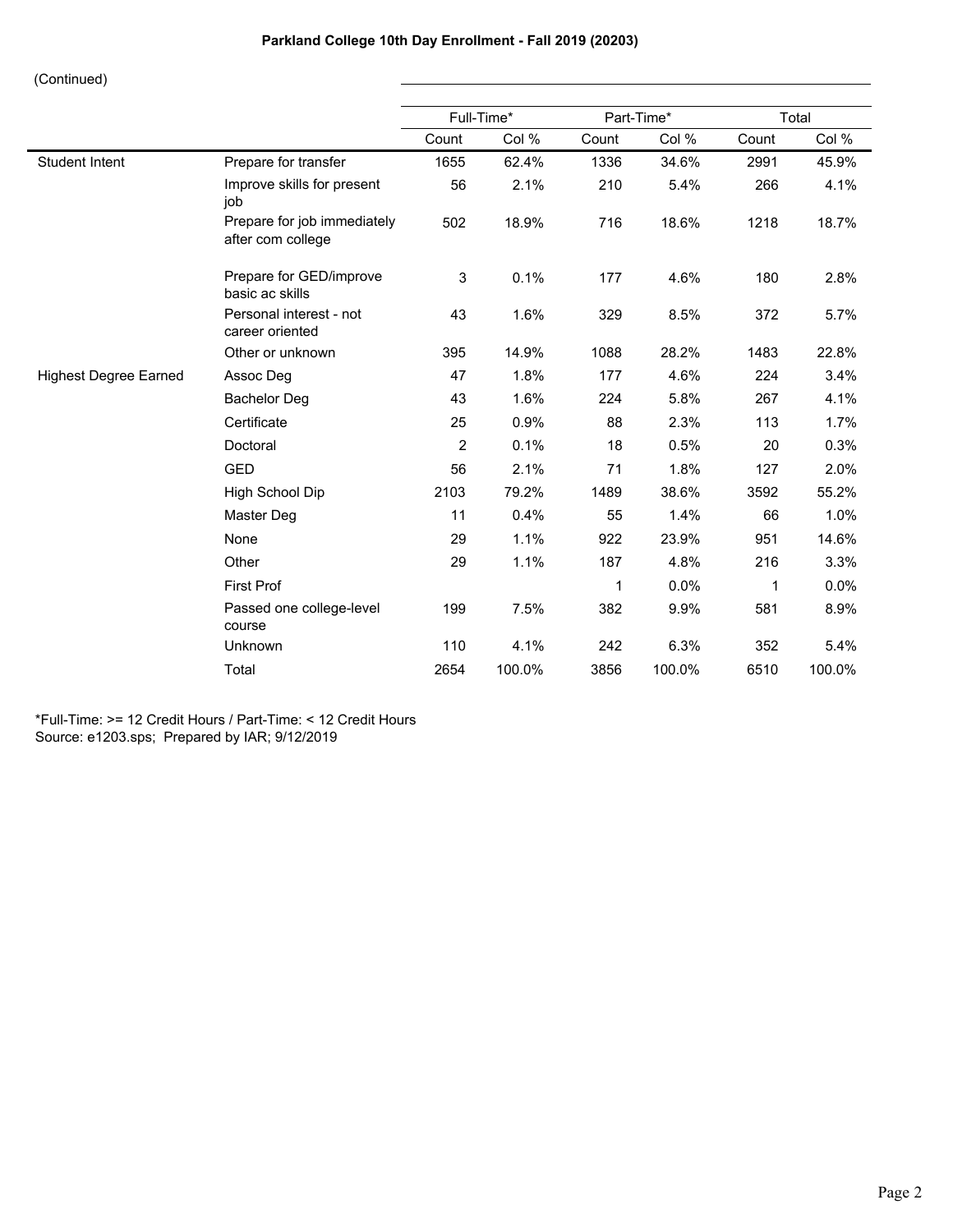|       |                | Full-Time*              |        |                         | Part-Time* |                | Total  |  |  |
|-------|----------------|-------------------------|--------|-------------------------|------------|----------------|--------|--|--|
|       |                | Count                   | Col %  | Count                   | Col %      | Count          | Col %  |  |  |
| State | Alabama        | $\mathbf{1}$            | 0.0%   |                         |            | $\mathbf{1}$   | 0.0%   |  |  |
|       | Arizona        | 1                       | 0.0%   | $\mathbf{1}$            | 0.0%       | $\overline{2}$ | 0.0%   |  |  |
|       | California     | 1                       | 0.0%   | 7                       | 0.2%       | 8              | 0.1%   |  |  |
|       | Florida        | 3                       | 0.1%   | $\overline{\mathbf{4}}$ | 0.1%       | $\overline{7}$ | 0.1%   |  |  |
|       | Georgia        | 1                       | 0.0%   | $\mathbf{1}$            | 0.0%       | $\overline{c}$ | 0.0%   |  |  |
|       | Hawaii         | 1                       | 0.0%   |                         |            | $\mathbf{1}$   | 0.0%   |  |  |
|       | Illinois       | 2474                    | 93.2%  | 3776                    | 97.9%      | 6250           | 96.0%  |  |  |
|       | Indiana        | 29                      | 1.1%   | 6                       | 0.2%       | 35             | 0.5%   |  |  |
|       | lowa           | 5                       | 0.2%   | 1                       | 0.0%       | 6              | 0.1%   |  |  |
|       | Kansas         |                         |        | $\mathbf{1}$            | 0.0%       | 1              | 0.0%   |  |  |
|       | Kentucky       | 6                       | 0.2%   | $\overline{2}$          | 0.1%       | 8              | 0.1%   |  |  |
|       | Massachusetts  |                         |        | $\mathbf{1}$            | 0.0%       | $\mathbf{1}$   | 0.0%   |  |  |
|       | Michigan       | 6                       | 0.2%   | $\mathbf{1}$            | 0.0%       | $\overline{7}$ | 0.1%   |  |  |
|       | Missouri       | $\overline{4}$          | 0.2%   | $\mathbf{1}$            | 0.0%       | 5              | 0.1%   |  |  |
|       | Nebraska       | $\overline{c}$          | 0.1%   |                         |            | $\overline{c}$ | 0.0%   |  |  |
|       | New Jersey     | 3                       | 0.1%   |                         |            | 3              | 0.0%   |  |  |
|       | New York       | 1                       | 0.0%   | 1                       | 0.0%       | $\overline{c}$ | 0.0%   |  |  |
|       | North Carolina |                         |        | 1                       | 0.0%       | $\mathbf{1}$   | 0.0%   |  |  |
|       | Oklahoma       | 1                       | 0.0%   |                         |            | $\mathbf{1}$   | 0.0%   |  |  |
|       | Pennsylvania   | 1                       | 0.0%   |                         |            | $\mathbf{1}$   | 0.0%   |  |  |
|       | South Carolina |                         |        | $\mathbf{1}$            | 0.0%       | $\mathbf{1}$   | 0.0%   |  |  |
|       | Tennessee      | $\overline{\mathbf{4}}$ | 0.2%   |                         |            | 4              | 0.1%   |  |  |
|       | Texas          |                         |        | 4                       | 0.1%       | 4              | 0.1%   |  |  |
|       | Utah           |                         |        | 1                       | 0.0%       | 1              | 0.0%   |  |  |
|       | Virginia       | 1                       | 0.0%   | $\mathbf{1}$            | 0.0%       | $\overline{c}$ | 0.0%   |  |  |
|       | Washington     | 1                       | 0.0%   | $\overline{c}$          | 0.1%       | 3              | 0.0%   |  |  |
|       | Wisconsin      | 5                       | 0.2%   | 1                       | 0.0%       | 6              | 0.1%   |  |  |
|       | Foreign        | 103                     | 3.9%   | 42                      | 1.1%       | 145            | 2.2%   |  |  |
|       | Total          | 2654                    | 100.0% | 3856                    | 100.0%     | 6510           | 100.0% |  |  |

# **Parkland College 10th Day Enrollment - Fall 2019 (20203)**

\*Full-Time: >= 12 Credit Hours / Part-Time: < 12 Credit Hours

Source: e1203.sps; Prepared by IAR; 9/12/2019

۰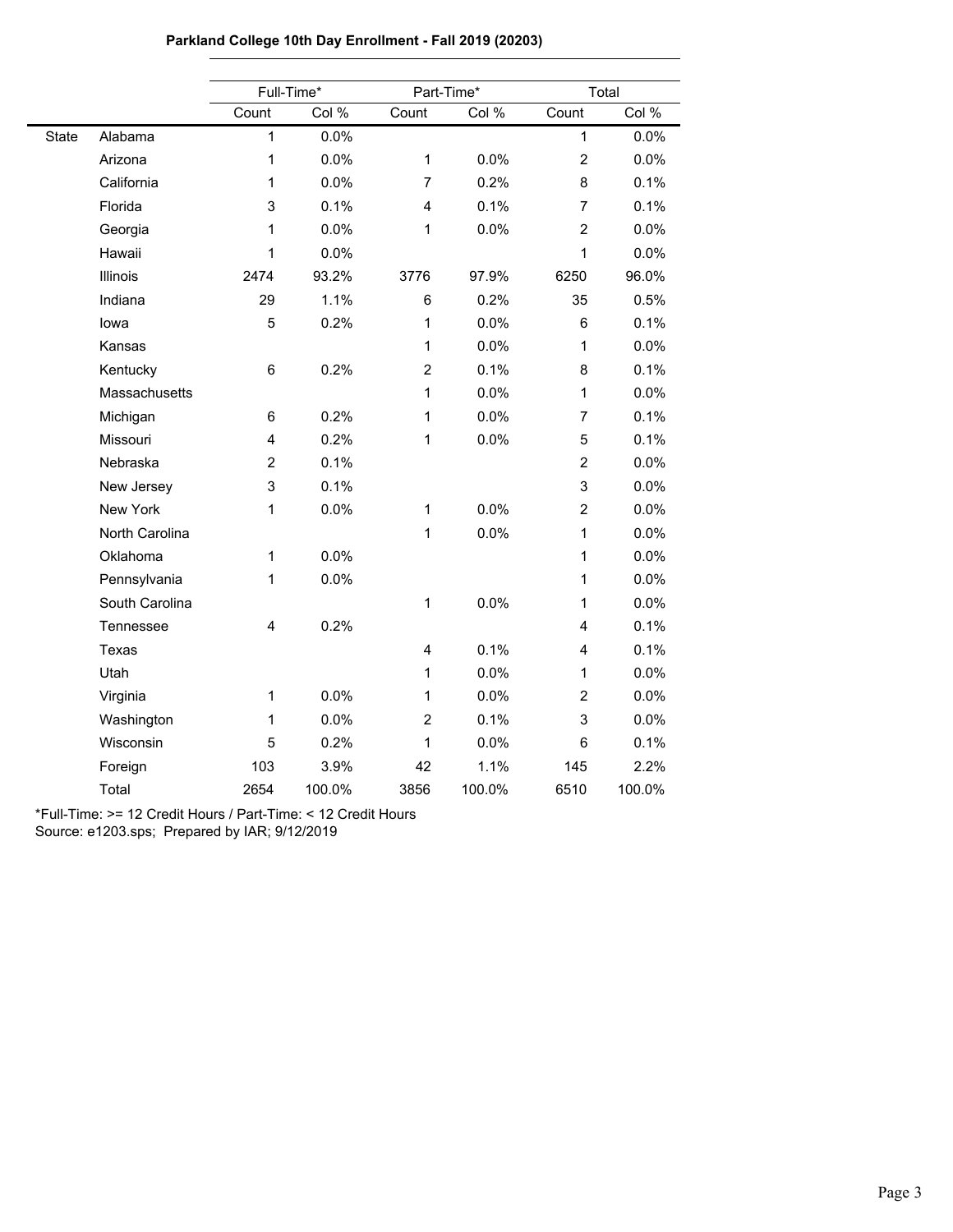|                       |              |                           | Full-Time*<br>Part-Time* |                         |        | Total            |        |  |
|-----------------------|--------------|---------------------------|--------------------------|-------------------------|--------|------------------|--------|--|
|                       |              | Count                     | Col %                    | Count                   | Col %  | Count            | Col %  |  |
| Student Major Program | Total        | 2654                      | 100.0%                   | 3856                    | 100.0% | 6510             | 100.0% |  |
|                       | <b>B ABG</b> | $\mathbf{1}$              | 0.0%                     | 1                       | 0.0%   | $\boldsymbol{2}$ | 0.0%   |  |
|                       | <b>B ABL</b> | 20                        | 0.8%                     | 3                       | 0.1%   | 23               | 0.4%   |  |
|                       | <b>B ABM</b> | 22                        | 0.8%                     | 9                       | 0.2%   | 31               | 0.5%   |  |
|                       | <b>B ABR</b> | $\mathbf{1}$              | 0.0%                     | $\mathbf{1}$            | 0.0%   | $\boldsymbol{2}$ | 0.0%   |  |
|                       | <b>B ABT</b> | 35                        | 1.3%                     | 7                       | 0.2%   | 42               | 0.6%   |  |
|                       | <b>B ACC</b> | 20                        | 0.8%                     | $30\,$                  | 0.8%   | 50               | 0.8%   |  |
|                       | <b>B AGB</b> |                           |                          | 1                       | 0.0%   | $\mathbf{1}$     | 0.0%   |  |
|                       | <b>BETR</b>  | $\mathbf{1}$              | 0.0%                     | 3                       | 0.1%   | 4                | 0.1%   |  |
|                       | <b>B FLD</b> | $\overline{c}$            | 0.1%                     | 1                       | 0.0%   | 3                | 0.0%   |  |
|                       | <b>B FSA</b> |                           |                          | 1                       | 0.0%   | $\mathbf{1}$     | 0.0%   |  |
|                       | <b>B HCM</b> | 9                         | 0.3%                     | 4                       | 0.1%   | 13               | 0.2%   |  |
|                       | <b>B HIF</b> |                           |                          | 1                       | 0.0%   | $\mathbf 1$      | 0.0%   |  |
|                       | <b>B HIH</b> | $\mathbf{1}$              | 0.0%                     | 4                       | 0.1%   | $\mathbf 5$      | 0.1%   |  |
|                       | <b>B HIM</b> |                           |                          | 1                       | 0.0%   | $\mathbf{1}$     | 0.0%   |  |
|                       | <b>BHIR</b>  | 4                         | 0.2%                     | 4                       | 0.1%   | 8                | 0.1%   |  |
|                       | <b>B IND</b> | 8                         | 0.3%                     | $\mathbf{1}$            | 0.0%   | 9                | 0.1%   |  |
|                       | <b>BINT</b>  |                           |                          | $\mathbf{1}$            | 0.0%   | 1                | 0.0%   |  |
|                       | <b>B MGT</b> | 37                        | 1.4%                     | 53                      | 1.4%   | 90               | 1.4%   |  |
|                       | <b>B MKT</b> | 15                        | 0.6%                     | 15                      | 0.4%   | 30               | 0.5%   |  |
|                       | E ACR        | $\boldsymbol{9}$          | 0.3%                     | 4                       | 0.1%   | 13               | 0.2%   |  |
|                       | E AFT        | 35                        | 1.3%                     |                         |        | 35               | 0.5%   |  |
|                       | E AMT        | $\ensuremath{\mathsf{3}}$ | 0.1%                     |                         |        | 3                | 0.0%   |  |
|                       | E AUS        | $\boldsymbol{2}$          | 0.1%                     | 1                       | 0.0%   | 3                | 0.0%   |  |
|                       | E AUT        | 37                        | 1.4%                     | 19                      | 0.5%   | 56               | 0.9%   |  |
|                       | E BCR        | 3                         | 0.1%                     | $\overline{\mathbf{c}}$ | 0.1%   | 5                | 0.1%   |  |
|                       | E CAD        | 1                         | 0.0%                     | $\mathbf{1}$            | 0.0%   | $\boldsymbol{2}$ | 0.0%   |  |
|                       | E CBS        | 1                         | 0.0%                     |                         |        | $\mathbf{1}$     | 0.0%   |  |
|                       | E CDB        | $\overline{c}$            | 0.1%                     | $\mathbf{1}$            | 0.0%   | 3                | 0.0%   |  |
|                       | E CDM        | 34                        | 1.3%                     | 7                       | 0.2%   | 41               | 0.6%   |  |
|                       | E CDS        | $\mathbf{1}$              | 0.0%                     | 6                       | 0.2%   | $\boldsymbol{7}$ | 0.1%   |  |
|                       | E CIV        | 1                         | 0.0%                     |                         |        | $\mathbf{1}$     | 0.0%   |  |
|                       | E CLS        |                           |                          | 23                      | 0.6%   | 23               | 0.4%   |  |
|                       | E CMD        | $\mathbf{1}$              | 0.0%                     | $\overline{c}$          | 0.1%   | 3                | 0.0%   |  |
|                       | E CNH        | 19                        | 0.7%                     | $\mathbf{1}$            | 0.0%   | 20               | 0.3%   |  |
|                       | E CTT        | $\mathbf{1}$              | 0.0%                     |                         |        | $\mathbf{1}$     | 0.0%   |  |
|                       | E ECS        | 3                         | 0.1%                     | 13                      | 0.3%   | 16               | 0.2%   |  |
|                       | E ELP        | 6                         | 0.2%                     | 9                       | 0.2%   | 15               | 0.2%   |  |
|                       | E ENS        | 86                        | 3.2%                     | 35                      | 0.9%   | 121              | 1.9%   |  |
|                       | E HAC        | 18                        | 0.7%                     | 12                      | 0.3%   | 30               | 0.5%   |  |
|                       | E HVC        | $\mathbf 1$               | 0.0%                     | 6                       | 0.2%   | $\overline{7}$   | 0.1%   |  |
|                       | E IMC        |                           |                          | 3                       | 0.1%   | 3                | 0.0%   |  |
|                       |              |                           |                          |                         |        |                  |        |  |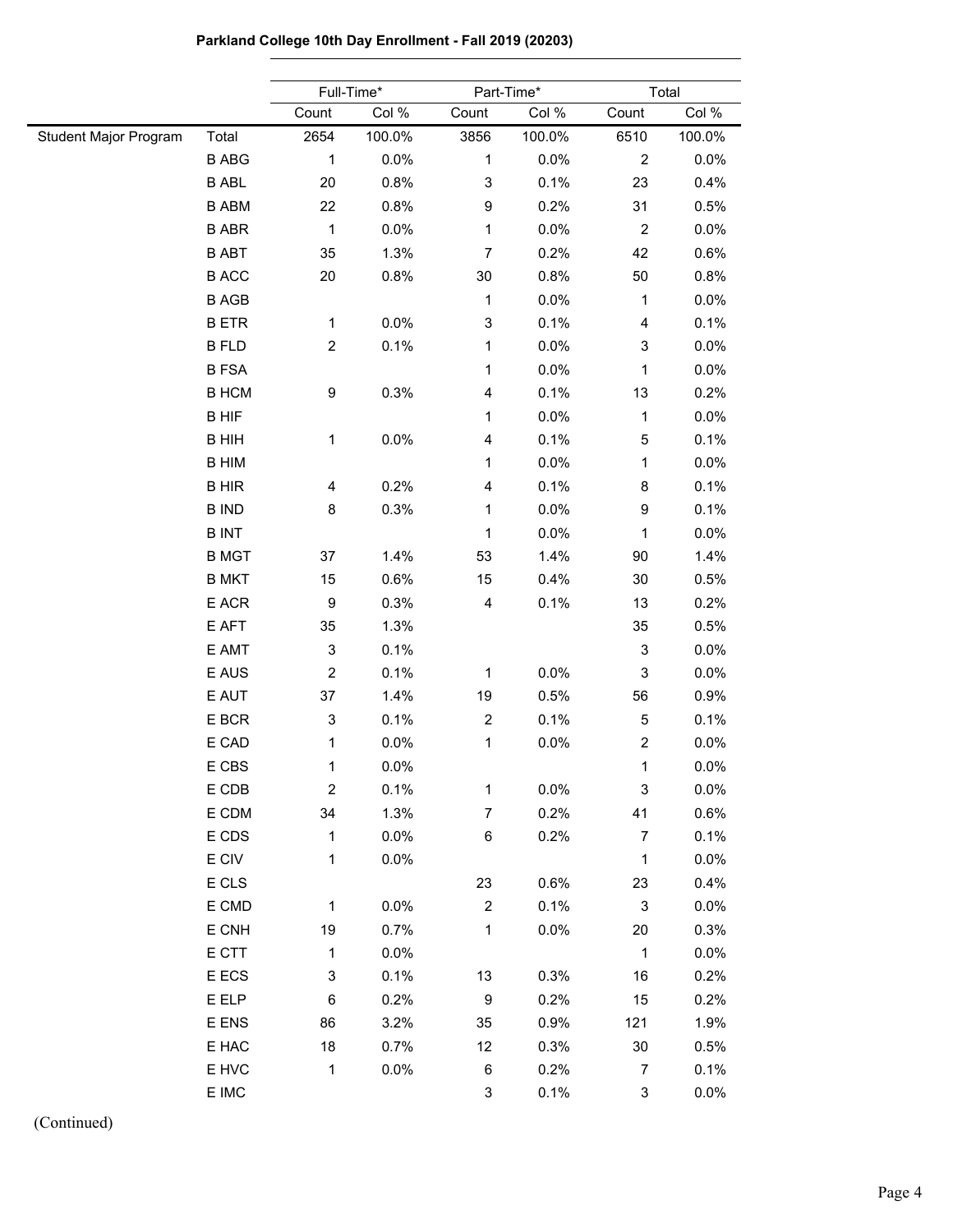|              | Full-Time*     |       |                         | Part-Time* |                         | Total |  |
|--------------|----------------|-------|-------------------------|------------|-------------------------|-------|--|
|              | Count          | Col % | Count                   | Col %      | Count                   | Col % |  |
| E IMT        |                |       | $\mathbf 1$             | 0.0%       | $\mathbf{1}$            | 0.0%  |  |
| E IWT        | 3              | 0.1%  | 19                      | 0.5%       | 22                      | 0.3%  |  |
| E MFG        | 19             | 0.7%  | 13                      | 0.3%       | 32                      | 0.5%  |  |
| E MMC        |                |       | $\mathbf{1}$            | 0.0%       | $\mathbf{1}$            | 0.0%  |  |
| E PET        | 35             | 1.3%  | 1                       | 0.0%       | 36                      | 0.6%  |  |
| F AAD        | 58             | 2.2%  | 35                      | 0.9%       | 93                      | 1.4%  |  |
| F AAE        | 5              | 0.2%  | $\mathbf{1}$            | 0.0%       | 6                       | 0.1%  |  |
| F ENT        | $\overline{c}$ | 0.1%  | $\boldsymbol{2}$        | 0.1%       | $\overline{\mathbf{4}}$ | 0.1%  |  |
| F GDI        | $\overline{c}$ | 0.1%  | $\boldsymbol{2}$        | 0.1%       | 4                       | 0.1%  |  |
| F GDS        | 10             | 0.4%  | 16                      | 0.4%       | 26                      | 0.4%  |  |
| F GPP        | $\mathbf{1}$   | 0.0%  |                         |            | $\mathbf{1}$            | 0.0%  |  |
| F MCB        | 19             | 0.7%  | 16                      | 0.4%       | 35                      | 0.5%  |  |
| F MCC        | $\mathbf{1}$   | 0.0%  |                         |            | $\mathbf{1}$            | 0.0%  |  |
| F MPH        | 11             | 0.4%  | 12                      | 0.3%       | 23                      | 0.4%  |  |
| F MPR        | $\overline{c}$ | 0.1%  | 3                       | 0.1%       | 5                       | 0.1%  |  |
| F MSE        | 8              | 0.3%  | 6                       | 0.2%       | 14                      | 0.2%  |  |
| F MSP        | 3              | 0.1%  | 3                       | 0.1%       | 6                       | 0.1%  |  |
| G AMA        | $\mathbf{1}$   | 0.0%  | $\boldsymbol{2}$        | 0.1%       | 3                       | 0.0%  |  |
| G CMA        |                |       | 6                       | 0.2%       | 6                       | 0.1%  |  |
| G DHG        | 50             | 1.9%  | 16                      | 0.4%       | 66                      | 1.0%  |  |
| <b>G EMA</b> |                |       | $\sqrt{2}$              | 0.1%       | $\overline{2}$          | 0.0%  |  |
| <b>G EMT</b> | 7              | 0.3%  | 21                      | 0.5%       | 28                      | 0.4%  |  |
| G FST        | 3              | 0.1%  | 4                       | 0.1%       | $\overline{7}$          | 0.1%  |  |
| G MAS        | $\overline{c}$ | 0.1%  | 6                       | 0.2%       | 8                       | 0.1%  |  |
| G MSG        |                |       | $\overline{\mathbf{c}}$ | 0.1%       | $\overline{c}$          | 0.0%  |  |
| <b>G MTR</b> |                |       | $\mathbf 1$             | 0.0%       | $\mathbf 1$             | 0.0%  |  |
| <b>G NAS</b> |                |       | 4                       | 0.1%       | 4                       | 0.1%  |  |
| <b>G NUR</b> | 52             | 2.0%  | 175                     | 4.5%       | 227                     | 3.5%  |  |
| G OTA        | 24             | 0.9%  | 17                      | 0.4%       | 41                      | 0.6%  |  |
| <b>GRTT</b>  | 9              | 0.3%  | 13                      | 0.3%       | 22                      | 0.3%  |  |
| G SPT        |                |       | $\sqrt{5}$              | 0.1%       | $5\phantom{.0}$         | 0.1%  |  |
| G SUR        | 22             | 0.8%  | 13                      | 0.3%       | 35                      | 0.5%  |  |
| <b>G VTT</b> | 24             | 0.9%  | 35                      | 0.9%       | 59                      | 0.9%  |  |
| G XCT        |                |       | $\sqrt{2}$              | 0.1%       | $\overline{2}$          | 0.0%  |  |
| G XMR        |                |       | $\mathbf{1}$            | 0.0%       | $\mathbf{1}$            | 0.0%  |  |
| G XRA        | 17             | 0.6%  | 13                      | 0.3%       | 30                      | 0.5%  |  |
| H GAA        | 601            | 22.6% | 333                     | 8.6%       | 934                     | 14.3% |  |
| N ASG        | 669            | 25.2% | 333                     | 8.6%       | 1002                    | 15.4% |  |
| N FTR        |                |       | $\overline{2}$          | 0.1%       | $\overline{2}$          | 0.0%  |  |
| OCCUP        | 239            | 9.0%  | 416                     | 10.8%      | 655                     | 10.1% |  |
| S CDE        |                |       | $\overline{2}$          | 0.1%       | $\overline{2}$          | 0.0%  |  |
| S CHD        | 6              | 0.2%  | 15                      | 0.4%       | 21                      | 0.3%  |  |
|              |                |       |                         |            |                         |       |  |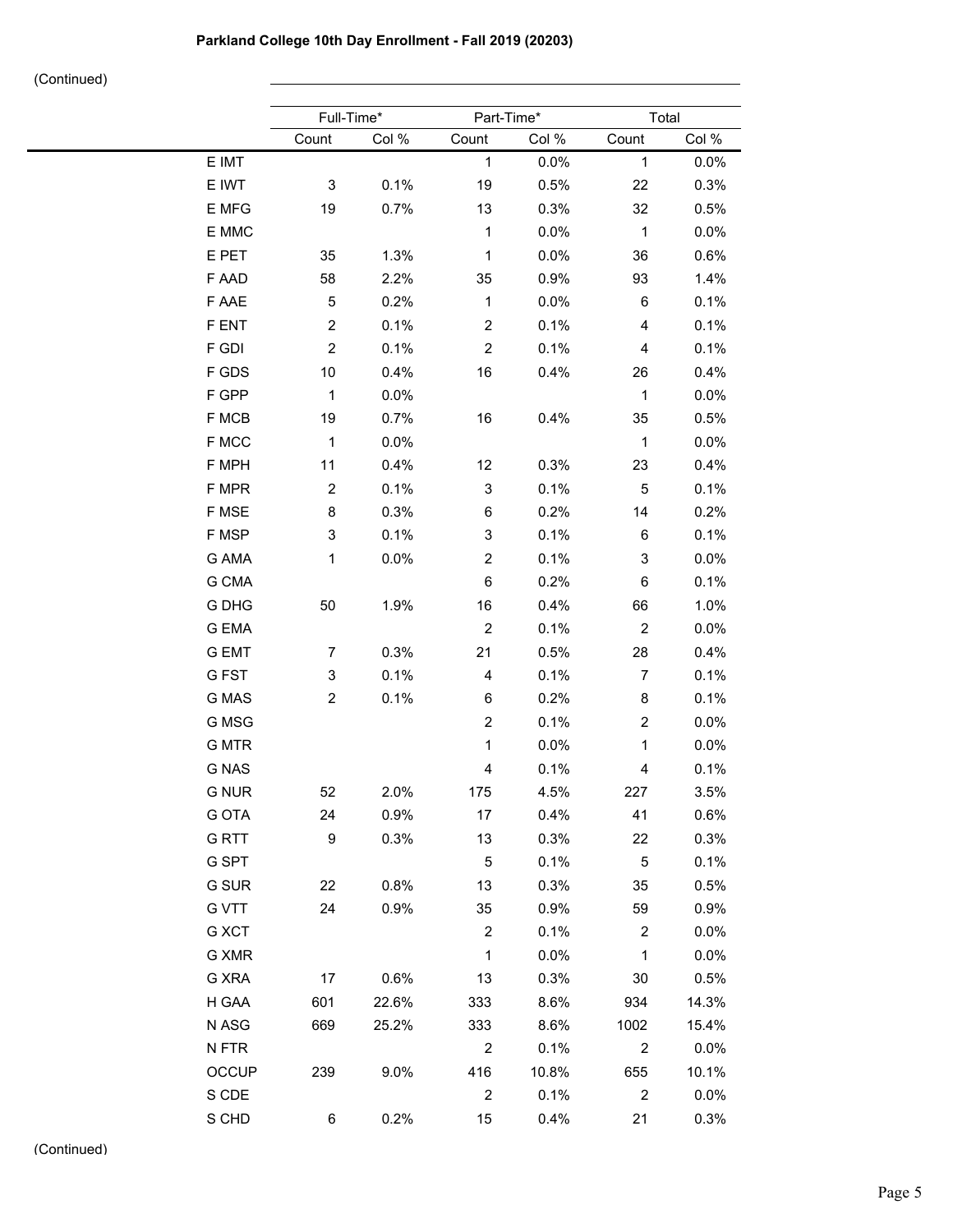|             |             |                | Full-Time* |                           | Part-Time* | Total                     |        |  |
|-------------|-------------|----------------|------------|---------------------------|------------|---------------------------|--------|--|
|             |             | Count          | Col %      | Count                     | Col %      | Count                     | Col %  |  |
|             | S CJS       | 29             | 1.1%       | $30\,$                    | 0.8%       | 59                        | 0.9%   |  |
|             | SFST        | $\mathbf 1$    | 0.0%       | $\boldsymbol{2}$          | 0.1%       | $\ensuremath{\mathsf{3}}$ | 0.0%   |  |
|             | T BKP       | $\overline{c}$ | 0.1%       |                           |            | $\boldsymbol{2}$          | 0.0%   |  |
|             | T CNA       | 22             | 0.8%       | 23                        | 0.6%       | 45                        | 0.7%   |  |
|             | T CPL       | 23             | 0.9%       | 22                        | 0.6%       | 45                        | 0.7%   |  |
|             | T DGM       | 20             | 0.8%       | $\bf 8$                   | 0.2%       | 28                        | 0.4%   |  |
|             | T GPR       |                |            | 1                         | 0.0%       | 1                         | 0.0%   |  |
|             | T IAD       | 1              | 0.0%       | $\mathbf 5$               | 0.1%       | $\,6$                     | 0.1%   |  |
|             | T IPR       |                |            | $\overline{c}$            | 0.1%       | $\boldsymbol{2}$          | 0.0%   |  |
|             | T MSA       |                |            | 1                         | 0.0%       | 1                         | 0.0%   |  |
|             | T OCA       | 11             | 0.4%       | 25                        | 0.6%       | 36                        | 0.6%   |  |
|             | T OCP       |                |            | $\ensuremath{\mathsf{3}}$ | 0.1%       | $\ensuremath{\mathsf{3}}$ | 0.0%   |  |
|             | T OOS       |                |            | 1                         | 0.0%       | 1                         | 0.0%   |  |
|             | T PCF       |                |            | 1                         | 0.0%       | 1                         | 0.0%   |  |
|             | T SDV       | 1              | 0.0%       | 1                         | 0.0%       | $\overline{\mathbf{c}}$   | 0.0%   |  |
|             | <b>TVGW</b> |                |            | 1                         | 0.0%       | 1                         | 0.0%   |  |
|             | V CMP       |                |            | 1                         | 0.0%       | 1                         | 0.0%   |  |
|             | V UAS       |                |            | 1                         | 0.0%       | 1                         | 0.0%   |  |
|             | X CDL       |                |            | $\boldsymbol{2}$          | 0.1%       | $\overline{\mathbf{c}}$   | 0.0%   |  |
|             | Y AS6       |                |            | $\mathbf{1}$              | 0.0%       | 1                         | 0.0%   |  |
|             | Y EL2       |                |            | 1                         | 0.0%       | 1                         | 0.0%   |  |
|             | Y EL3       |                |            | $\overline{4}$            | 0.1%       | 4                         | 0.1%   |  |
|             | Y EL4       |                |            | $\mathbf 1$               | 0.0%       | 1                         | 0.0%   |  |
|             | Y EL5       |                |            | 16                        | 0.4%       | 16                        | 0.2%   |  |
|             | Y GSU       | 199            | 7.5%       | 1847                      | 47.9%      | 2046                      | 31.4%  |  |
| Degree Type | 1799        | 239            | 9.0%       | 416                       | 10.8%      | 655                       | 10.1%  |  |
|             | AA          | 599            | 22.6%      | 329                       | 8.5%       | 928                       | 14.3%  |  |
|             | AAS         | 720            | 27.1%      | 648                       | 16.8%      | 1368                      | 21.0%  |  |
|             | AES         | 86             | 3.2%       | 35                        | 0.9%       | 121                       | 1.9%   |  |
|             | <b>AFA</b>  | 74             | 2.8%       | 45                        | 1.2%       | 119                       | 1.8%   |  |
|             | AGS         | 199            | 7.5%       | 1847                      | 47.9%      | 2046                      | 31.4%  |  |
|             | AS          | 669            | 25.2%      | 333                       | 8.6%       | 1002                      | 15.4%  |  |
|             | CE          | $\mathbf{1}$   | 0.0%       | 26                        | 0.7%       | 27                        | 0.4%   |  |
|             | <b>CER</b>  | 66             | 2.5%       | 176                       | 4.6%       | 242                       | 3.7%   |  |
|             | CRD         | $\mathbf{1}$   | 0.0%       | $\mathbf{1}$              | 0.0%       | $\overline{2}$            | 0.0%   |  |
|             | Total       | 2654           | 100.0%     | 3856                      | 100.0%     | 6510                      | 100.0% |  |

\*Full-Time: >= 12 Credit Hours / Part-Time: < 12 Credit Hours Source: e1203.sps; Prepared by IAR; 9/12/2019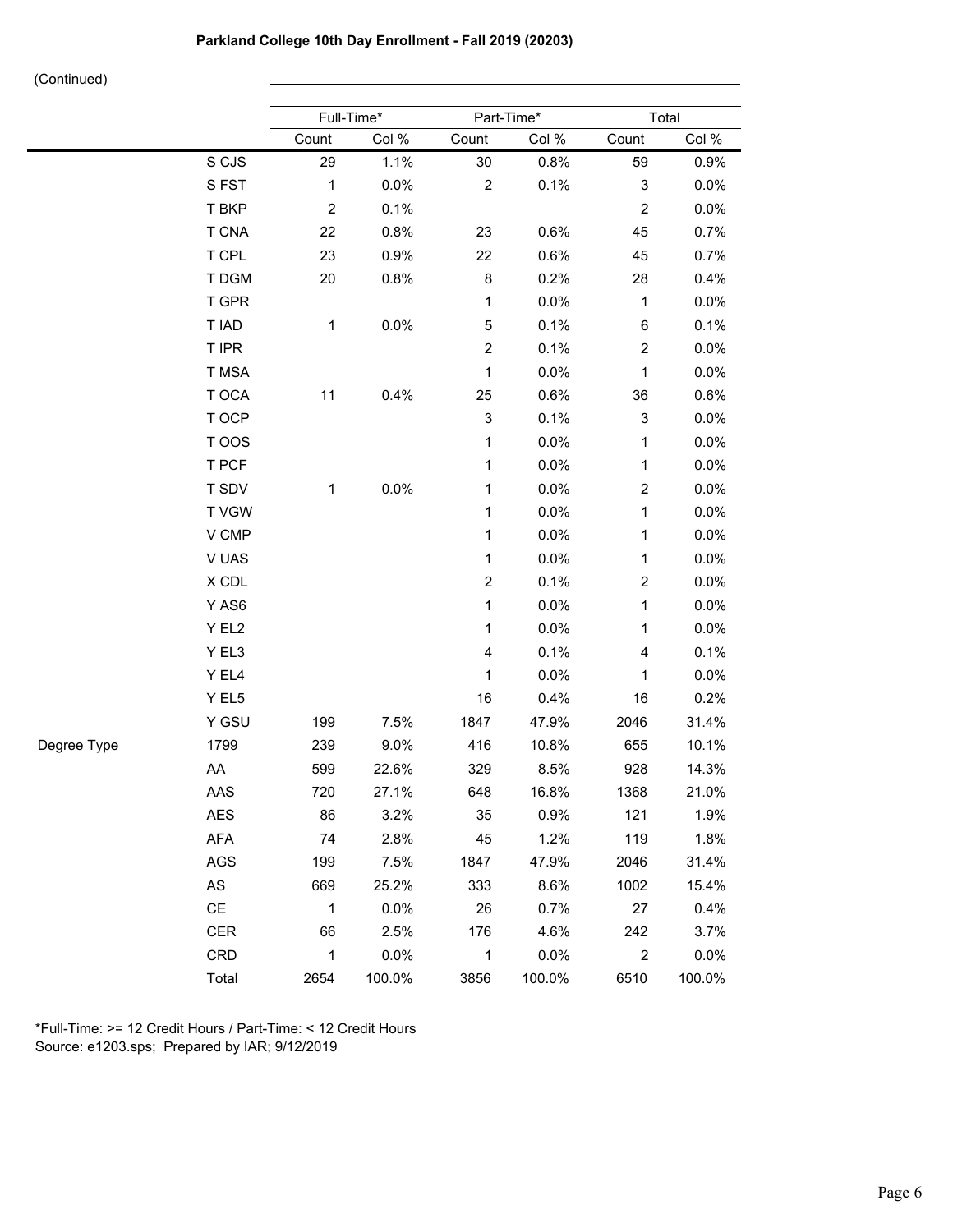# **Parkland College 10th Day Enrollment - Fall 2019 (20203)**

|                                  |                                                 |       | Full-Time* |                | Part-Time* |                | Total  |
|----------------------------------|-------------------------------------------------|-------|------------|----------------|------------|----------------|--------|
|                                  |                                                 | Count | Col %      | Count          | Col %      | Count          | Col %  |
| <b>Transfer Institution Name</b> | Total                                           | 129   | 100.0%     | 61             | 100.0%     | 190            | 100.0% |
|                                  | Unknown Institution                             | 1     | 0.8%       |                |            | 1              | 0.5%   |
|                                  | <b>Black Hawk College-East</b>                  | 1     | 0.8%       | 1              | 1.6%       | $\overline{c}$ | 1.1%   |
|                                  | <b>Black Hawk College-Quad</b><br><b>Cities</b> | 2     | 1.6%       |                |            | 2              | 1.1%   |
|                                  | <b>Bradley University</b>                       | 1     | 0.8%       |                |            | 1              | 0.5%   |
|                                  | College of DuPage                               | 1     | 0.8%       |                |            | 1              | 0.5%   |
|                                  | College of St. Francis                          |       |            | 1              | 1.6%       | 1              | 0.5%   |
|                                  | Danville Area Community<br>College              | $10$  | 7.8%       | 6              | 9.8%       | 16             | 8.4%   |
|                                  | Eastern Illinois University                     | 4     | 3.1%       | 1              | 1.6%       | 5              | 2.6%   |
|                                  | <b>Elgin Community College</b>                  | 1     | 0.8%       |                |            | 1              | 0.5%   |
|                                  | Harry S Truman College                          |       |            | 1              | 1.6%       | 1              | 0.5%   |
|                                  | <b>Heartland Community</b><br>College           | 9     | 7.0%       | 10             | 16.4%      | 19             | 10.0%  |
|                                  | Illinois Central College                        | 3     | 2.3%       | 1              | 1.6%       | 4              | 2.1%   |
|                                  | Illinois Eastern Community<br>Colleges          | 1     | 0.8%       |                |            | 1              | 0.5%   |
|                                  | Illinois State University                       | 1     | 0.8%       | 3              | 4.9%       | 4              | 2.1%   |
|                                  | <b>Illinois Valley Community</b><br>College     | 3     | 2.3%       | 1              | 1.6%       | 4              | 2.1%   |
|                                  | Illinois Wesleyan University                    | 1     | 0.8%       |                |            | 1              | 0.5%   |
|                                  | John A. Logan College                           |       |            | $\mathbf 1$    | 1.6%       | 1              | 0.5%   |
|                                  | Joliet Junior College                           | 5     | 3.9%       |                |            | 5              | 2.6%   |
|                                  | Kankakee Community<br>College                   | 6     | 4.7%       | 5              | 8.2%       | 11             | 5.8%   |
|                                  | Kennedy-King College                            |       |            | 1              | 1.6%       | 1              | 0.5%   |
|                                  | Kishwaukee College                              |       |            | 1              | 1.6%       | 1              | 0.5%   |
|                                  | Lake Land College                               | 9     | 7.0%       | 3              | 4.9%       | 12             | 6.3%   |
|                                  | Lewis & Clark Community<br>College              | 1.    | 0.8%       | 1              | 1.6%       | 2              | 1.1%   |
|                                  | Lewis University                                |       |            | $\mathbf{2}$   | 3.3%       | $\overline{c}$ | 1.1%   |
|                                  | Lincoln College                                 | 1     | 0.8%       |                |            | 1              | 0.5%   |
|                                  | <b>Lincoln Land Community</b><br>College        | 2     | 1.6%       | $\overline{c}$ | 3.3%       | 4              | 2.1%   |
|                                  | Malcolm X College                               | 2     | 1.6%       |                |            | $\overline{2}$ | 1.1%   |
|                                  | <b>McHenry County College</b>                   | 1     | 0.8%       |                |            | $\mathbf{1}$   | 0.5%   |
|                                  | Midstate College                                |       |            | 1              | 1.6%       | 1              | 0.5%   |
|                                  | Northeastern Illinois<br>University             | 1     | 0.8%       |                |            | $\mathbf{1}$   | 0.5%   |
|                                  | Northern Illinois University                    | 1     | 0.8%       |                |            | 1              | 0.5%   |
|                                  | Olivet Nazarene College                         | 1     | 0.8%       |                |            | 1              | 0.5%   |
|                                  | Prairie State College                           | 1     | 0.8%       |                |            | 1              | 0.5%   |
|                                  | Rend Lake College                               |       |            | 1              | 1.6%       | 1              | 0.5%   |